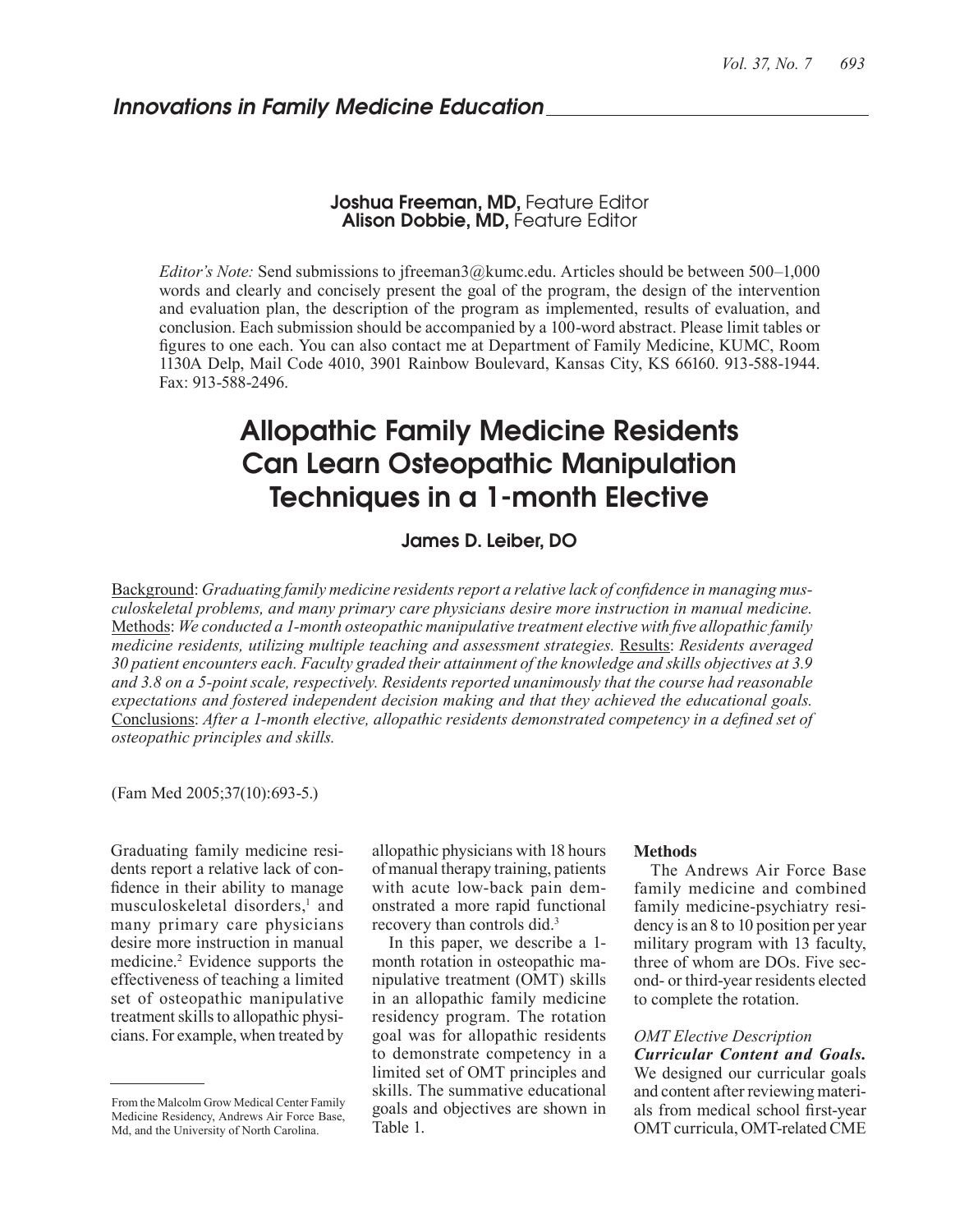# Table 1

# Educational Goals/Objectives and Core Competencies for Summative Evaluation

|          | <b>KNOWLEDGE</b>                                                                                                                                                                                                                                                                                                                                                                 | Mean Score* |
|----------|----------------------------------------------------------------------------------------------------------------------------------------------------------------------------------------------------------------------------------------------------------------------------------------------------------------------------------------------------------------------------------|-------------|
|          | The resident will be able to:                                                                                                                                                                                                                                                                                                                                                    |             |
|          | 1. Discuss the relationship between structural anatomy and optimal function and can articulate general osteopathic principles<br>(medical knowledge, patient care).                                                                                                                                                                                                              | 4.1         |
| 2.<br>3. | Define somatic dysfunction, active range of motion, passive range of motion, anatomic motion barrier, physiologic motion<br>barrier, restrictive motion barrier, localization of barrier, engaging a barrier, and trigger points (medical knowledge).<br>Explain the techniques of muscle energy, soft tissue technique, high velocity low amplitude (HVLA), myofascial release, | 4.0         |
|          | strain/counterstrain, and facilitated positional release (medical knowledge).                                                                                                                                                                                                                                                                                                    | 3.9         |
| 4.       | Describe the concept of palpatory diagnosis (medical knowledge).                                                                                                                                                                                                                                                                                                                 | 4.4         |
| 5.       | Explain the difference between direct and indirect techniques as well as intrinsic and extrinsic corrective forces<br>(medical knowledge).                                                                                                                                                                                                                                       | 4.3         |
| 6.       | Identify pertinent anatomy and common somatic dysfunctions of cervical, thoracic, and lumbar spine (medical knowledge).                                                                                                                                                                                                                                                          | 3.8         |
| 7.       | Identify pertinent anatomy and common somatic dysfunctions of the pelvis, innominates, and lower extremity                                                                                                                                                                                                                                                                       |             |
|          | (medical knowledge).                                                                                                                                                                                                                                                                                                                                                             | 3.8         |
| 8.<br>9. | Appropriately select treatment techniques for identified somatic dysfunctions and devise plans for follow-up management,<br>including home stretching and strengthening exercises (patient care, medical knowledge, systems-based practice).                                                                                                                                     | 3.7         |
|          | Identify somatic dysfunctions and discuss appropriate treatments for multiple common family medicine complaints such as<br>low-back pain, neck pain, headaches, dysmenorrhea, constipation, chronic respiratory diseases, etc (patient care,                                                                                                                                     |             |
|          | medical knowledge).                                                                                                                                                                                                                                                                                                                                                              | 3.5         |
|          | 10. Articulate diagnosis, treatment, and follow-up to the patient in understandable terms in a respectful manner (patient care,                                                                                                                                                                                                                                                  |             |
|          | interpersonal and communication skills, professionalism).                                                                                                                                                                                                                                                                                                                        | 3.7         |
|          | <b>SKILLS</b>                                                                                                                                                                                                                                                                                                                                                                    |             |
|          | The resident will be able to:                                                                                                                                                                                                                                                                                                                                                    | 3.4         |
| 1.<br>2. | Perform a basic complete osteopathic structural examination (patient care).<br>Demonstrate palpation of anatomic landmarks and differentiate acute and chronic tissue texture changes (patient care).                                                                                                                                                                            | 3.6         |
|          | 3. Demonstrate and adequately test for restriction of motion (patient care).                                                                                                                                                                                                                                                                                                     | 3.9         |
| 4.       | Demonstrate appropriate use of the following techniques to treat low-back pain, neck pain, headaches, dysmenorrhea,                                                                                                                                                                                                                                                              |             |
|          | constipation, chronic respiratory diseases, etc: soft tissue massage, muscle energy, HVLA, myofascial release,                                                                                                                                                                                                                                                                   |             |
|          | strain/counterstrain, facilitated positional release, and direct articulatory technique, trigger point identification,                                                                                                                                                                                                                                                           |             |
|          | and deactivation (patient care).                                                                                                                                                                                                                                                                                                                                                 | 3.6         |
|          | 5. Demonstrate documention of physical exam findings and code appropriately (systems-based practice).                                                                                                                                                                                                                                                                            | 4.3         |
|          | 6. Present an evidence-based osteopathic-related lecture utilizing all available resources or complete a preapproved project                                                                                                                                                                                                                                                     |             |
|          | (practice-based learning and improvement, interpersonal and communication skills).                                                                                                                                                                                                                                                                                               | 4.0         |

\* 0=no interaction, 1=unsatisfactory, 2=marginal, 3=satisfactory, 4=very good, and 5=excellent

for allopathic physicians, and a model osteopathic curriculum for allopathic residencies published by Johnson and colleagues in 19984 (see Table 1). We taught both direct and indirect techniques to encourage a broad skill set.<sup>5</sup> We did not teach any cervical spine high velocity low amplitude (HVLA) techniques.

### *Teaching and Learning Methods.*

The OMT clinic was held 8 to 12 times per month in the Family Medicine Clinic, offering four appointments per session at 40 minute intervals. Patients were referred by the other 45 providers in the program and saw the resident and one of three supervising DO faculty. During the 4-week elective, residents met several times for formal didactics; spent 40 to 50 hours in clinic, with one-on-one observation and instruction; and studied interactive CD-ROMs for approximately 4 hours. Required readings included a pictorial handbook of OMT techniques created specifically for the rotation.<sup>6-11</sup> During clinical encounters, residents had to develop new palpatory skills to make the diagnoses and to perform effective OMT. They started by attempting to "feel" landmarks, motion restrictions, and tissue texture changes as noted by the faculty. After repeated step-by-step guidance with multiple patients, residents ultimately chose and performed techniques independently while the faculty gave immediate feedback on the safety, appropriateness, and success of the techniques

chosen. Such formative feedback has been shown to increase confidence in OMT skills.<sup>12,13</sup>

### *Assessment Strategies*

Assessment strategies $<sup>14</sup>$  included</sup> a written posttest, interactive case discussions, and an innovative procedure log/assessment tool created for this rotation. We modeled the written test questions after the National Board of Osteopathic Medical Examiners sample test questions (www.nbome.org). We based the procedure log/assessment tool on a validated OMT assessment tool.<sup>15</sup>

*The Procedure Log.* Residents entered each OMT encounter into an Internet-based procedure log (MyEvaluations.com),® providing